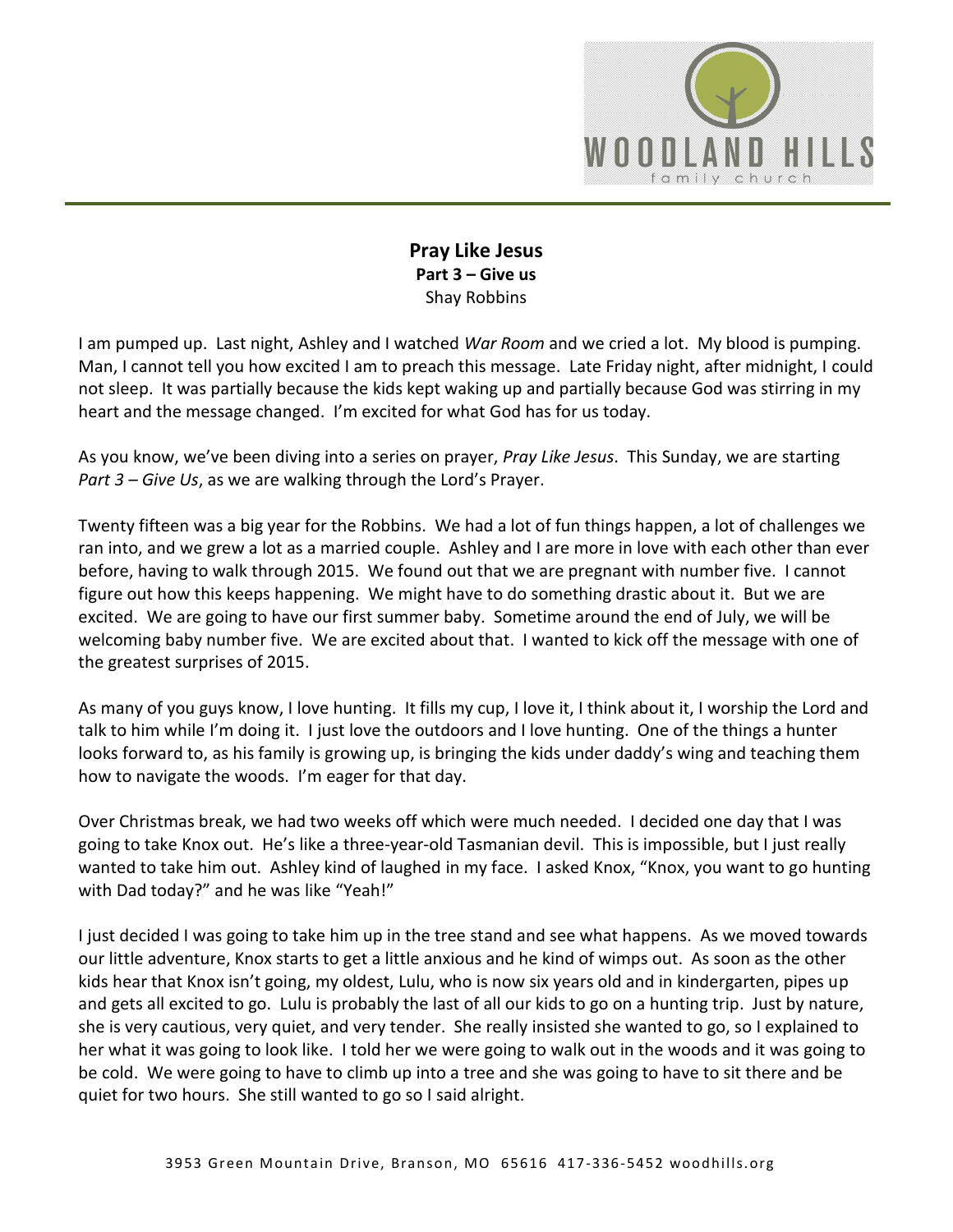It was bow season so I got Lulu all ready. We don't have kid-sized camo yet, but I put one of my shirts on her and we put a belt around her waist, so she has like a camo dress that she was just thrilled about. We go sneaking out in to the woods and it was so fun. We climbed up in the tree. Just to even get her in the tree, I had her climb up on my back, wrap her legs and arms around me, and then I took a rope and tied her to my body. We went climbing 20 feet up in a tree. I really thought she would bail when she looked up at this tree. This particular tree sits on a slope, so it's 20 feet in the air and then as you look down, it feels very high up in the air. But she was game. We crawled up in that tree and we took some video footage as if we were on the outdoor channel.

If you don't think this daddy's heart isn't ready to explode, you have to be crazy. We're up in the stand and Lulu and I sat there for about 90 minutes and we didn't see a thing. When you take a kid on the first hunting trip, it's crucial that you have some action because this will determine their outlook on hunting for the rest of their life.

The sun started to come down and it's getting late and about last light. I tied up my bow and began lowering it down to the ground. As soon as it touched the ground, low and behold, we had three deer come running in.

I whispered "Lulu, here they come" and I start scrambling to get my bow back up in my hands. So we got one. It was an amazing shot actually. It was amazing; I'll tell you about it later. Anyway, we shot one. We have some friends coming over so we decided we would find it in the morning. We went home, slept that night, and then we woke up and the whole Robbins family, all six of us, Tess the toddler included, go out to the woods to try to find that deer. Lulu managed to find it. I just start cleaning the deer right there. I completely cleaned it, head to toe. Lulu held the bag as I was dropping meat in it and she insisted that she carry the bag of meat out of the woods. It was amazing.

Of course Belle, her little sister, they are Irish Twins… They are 51 weeks apart. Now Belles has to go hunting. So two weeks later, would you believe we go out and this time Belle and I see about 15 deer? It was action packed and really fun. We got a deer as well. Same thing, same story, perfect shot. So we went two for two. It was just amazing. Now our kids are like on fire for hunting. The Lord is so gracious; couldn't have started out any better.

Here's what you need to understand. I've been stewing over this; I guess it's close to two months now. We're talking about a five and a six year old. I have buddies who have spent thousands of dollars and hundreds of hours and they went zero for this year during a four-month hunting season. But that five and six year old… Normally when we pick them up from school and ask them how their day at school was, we get "Good." We'll say, "Tell me a little bit about it" and they look out the window and it's *Oh, look, a squirrel.*

To even have a conversation that's more than a paragraph long is almost impossible because they are like ding dong bonkers nuts. Yet, this five and six year old, when we put them in the situation, they performed to perfection. When we walked into the woods, climbed on my back, and we started climbing up that tree, all the sudden, they had a fear and a respect for their father that they don't normally have throughout the day.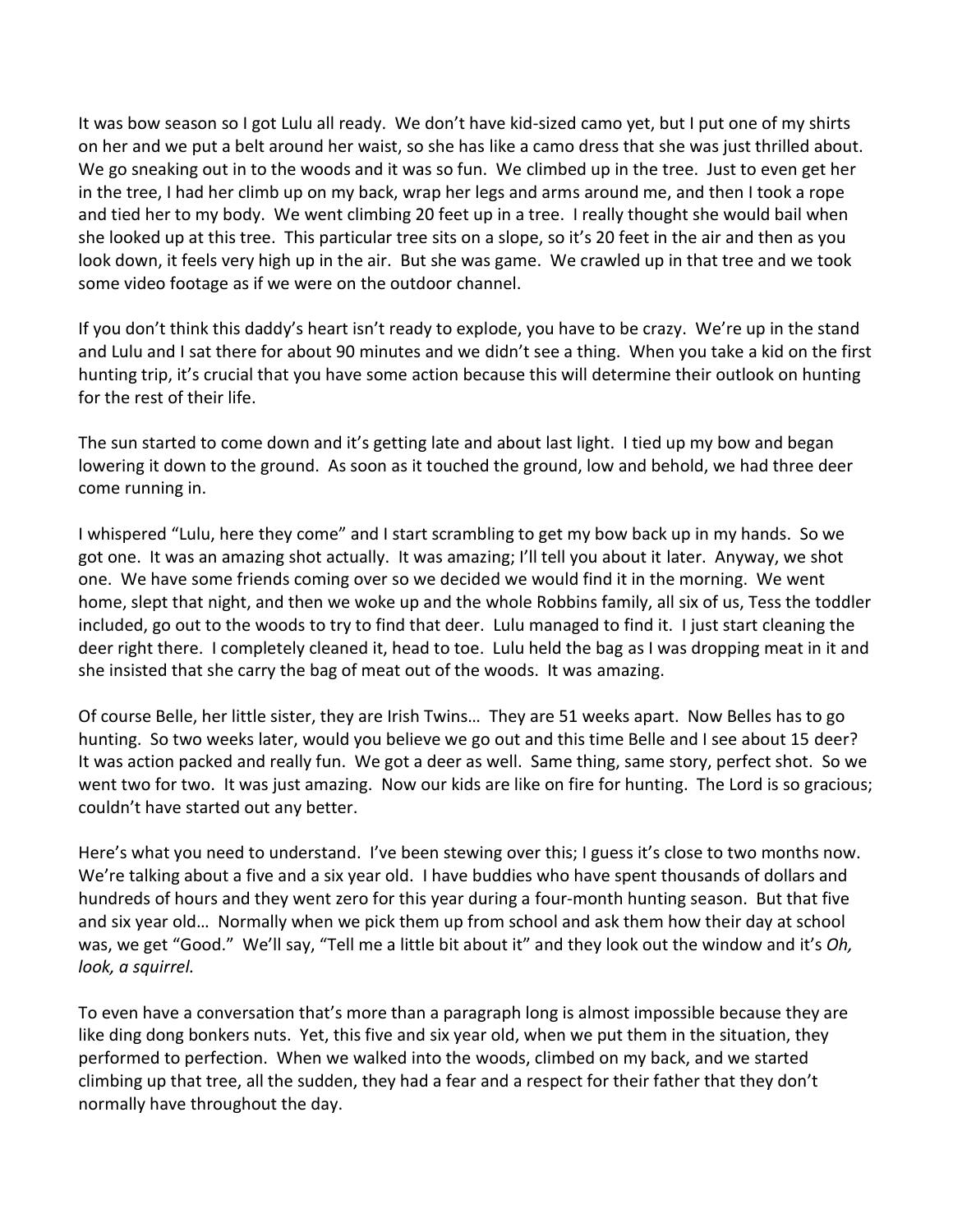We have great kids, but things were put into perspective in that moment. When we got up in that tree and I sat them down in the seat and I harnessed them into the tree, those little girls, Belle and Lulu, did exactly what Daddy instructed them to do. I told them "When deer come in, if you can see their eyes, they can see you. If you can see their eyes, you can't move. All you can do is move your eyeballs. You can't say a word." Throughout the entire hunt, they hunted to perfection. As I walked away from that, what I've been mulling over is those little girls listened to their father in a way that they normally didn't. As a result, they got to taste this sweet victory of abiding in their father's instruction. It is so sweet.

I just think of myself, going throughout my life, I am so distracted from what God is telling me. My respect and my reverence and my awe is not where it should be. As a result, I fumble around and I mess things up. If I could only be like those little girls in relation to my heavenly Father in that moment. Can you imagine? That's what we are talking about today. We're talking about an intimacy, a personal relationship, a prayer life, a conversation with God that happens with you in the most intimate of levels. That's what today is about.

I love preaching messages that Satan doesn't want preached and this is one of them. Hear me on that. He's going to do everything he can this morning to distract you because he doesn't want you to hear this message. He doesn't want the power of God's word to infiltrate your heart and transform your life. My friends, if we hang on to these words, the words that we are about to process through, each one of us will become freakish weapons in a spiritual war. Do you hear me? These are not Shay's words. We are going to read God's words.

In Matthew 6: 9 – 11, we're looking at the Lord's Prayer. Ted started with these two messages ago.

# *[9](http://www.studylight.org/desk/?q=mt%206:9&t1=en_niv&sr=1) "This, then, is how you should pray:*

*"'Our Father in heaven, hallowed be your name…'* When Jesus gives us the model, the first step in that model is to put God in his rightful place. "God, you're on the throne and I am not. You are huge and I am small. You are all-powerful and I am all-dependent." The first thing that we do when we go to God in prayer is we put him in the proper place.

The second thing we do is invite his kingdom, his plan, his will, to roll out and take priority in our lives. *[10](http://www.studylight.org/desk/?q=mt%206:10&t1=en_niv&sr=1) '…your kingdom come, your will be done, on earth as it is in heaven.'* One of the things that we need to understand… And this is really what we are looking at as we enter in to that prayer closet. The first thing and our main priority, as we begin to approach the throne of grace and to ask him for our daily provision, is that we put God on his throne and then we seek his will above our own.

I read this amazing book about a man named George Muller. George Muller grew up in England in the 1800s. George Muller was a godly man. As a young man, he set out to start an orphanage. Before he even got started, he just sat down and he was very faithful to journal. In his journal, he wrote out the reasons that he was going to start this ministry. Of course, there was great need with all the orphans in the streets and his heart of compassion was for them and a desire to provide and to minister to the people. But his number one reason was this. His life and this ministry would be a testimony to believers and unbelievers alike that God is still faithful and God still hears.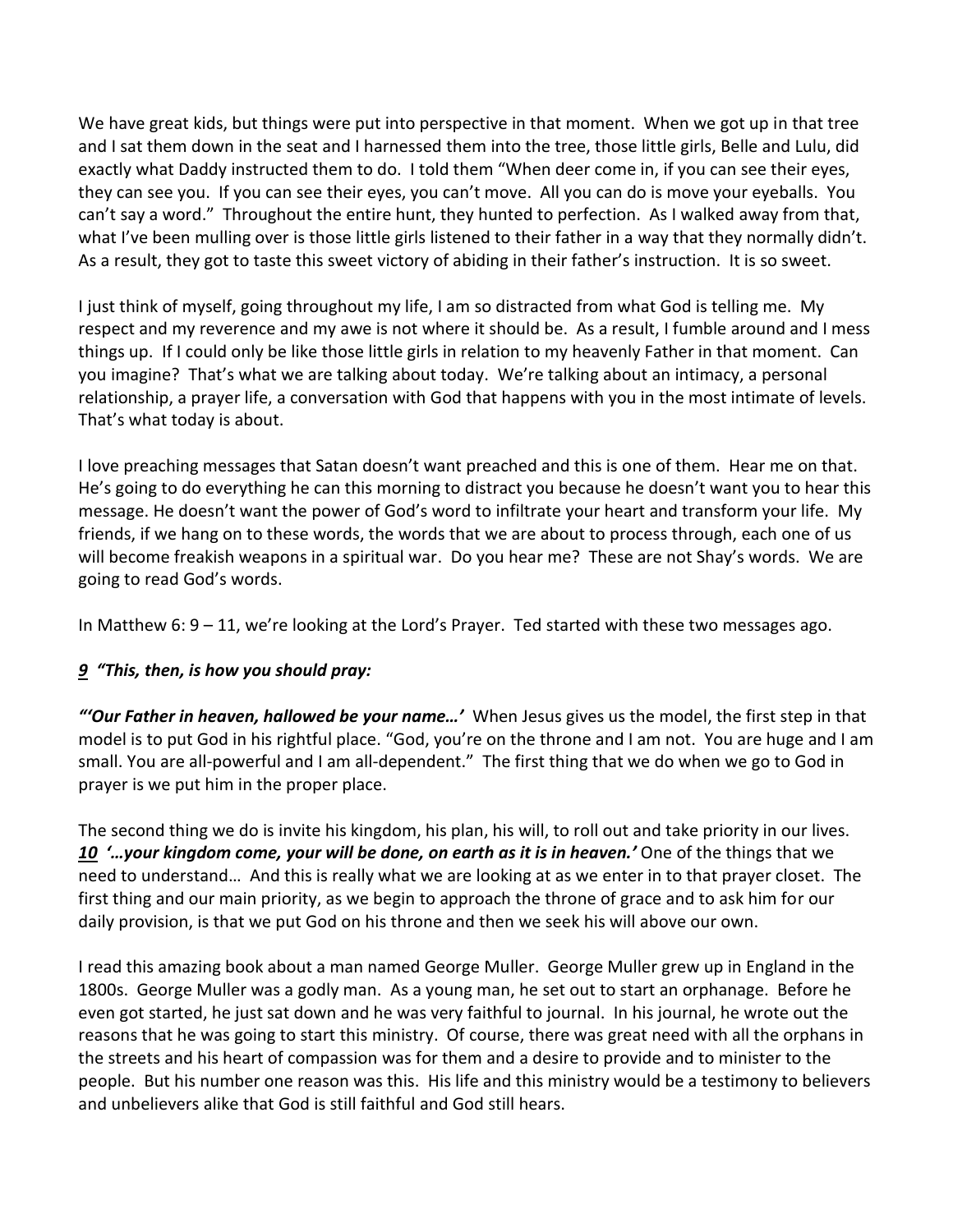Here's how he set out to do it. He made a conscience decision at the beginning of his ministry that he was not going to ask or make his needs known to any man. He was only going to take those needs to his heavenly Father. For over 60 years, this man, George Muller, ministered to over 10,000 orphans. He had over eight million dollars run through his hands in support of these orphans and yet he was a poor man.

They would sit down to meals over and over and over again with orphans sitting around the table and not know what they were going to feed them for dinner. They would put their hands together and they would pray and, inevitably, there would be a rap at the door and someone would drop off some bread. This man, over the course of these six plus decades, journaled all of this down. Over the course of his lifetime and throughout his journals, there are over 50,000 recorded answered prayers. George Muller would tell you that 30,000 of those were answered either within the hour or within the day. It's most recorded miracles in human history. This is a man that, in great poverty, sought God on a daily basis. It was like "God, we literally need bread."

This is what he said and this is really important. A lot of times, we try to understand what God's will is. Generally, we make the mistake of "What's God's will for my life?" It kind of puts this selfish spin on it. We need to put that away and understand "God, whatever you will is, that's what I want to be a part of." That's the best life to live.

#### **How do we ascertain the will of God?**

First John 5: 14 helps us understand, biblically, how we go to him in prayer and what we should expect. *This is the confidence we have in approaching God: that if we ask anything according to his will, he hears us.* Many times, Jesus himself said, "If you pray in faith, anything you ask will be given to you." What we can do is we can make mistakes of picking up pieces of scripture or quotes throughout the Bible and claim them without any context. If you want to understand prayer in its entirety and our relationship with him in our prayer life, we have to take the entirety of the scriptures.

Attached to what Jesus says, the proper context is it has to be according to his will. God is not a genie in a bottle. Imagine if he gave you everything you wanted. Think about that. What a sloppy mess you'd be. If I gave Knox everything he wanted as a three year old… Think about that. His teeth would be rotting, he would have never had a haircut, and he would have been wearing his Buzz Lightyear pajamas for a year straight. When you look at your prayer life and you're like "God, why don't I get this and why don't I get that," you probably should say to yourself "Well I'm thankful I didn't get that because odds are, God knows best."

When George Muller was talking about going into his prayer closet and understanding what the will of God is, this is what he said. It's a profound quote.

*I seek at the beginning to get my heart into such a state that it has no will of its own concerning a given matter. Nine-tenths of the trouble with people generally is just here. Nine-tenths of the difficulties are overcome when our hearts are ready to do the Lord's will, whatever it may be. When one is truly in this state, it is usually but a little way to the knowledge of what His will is.*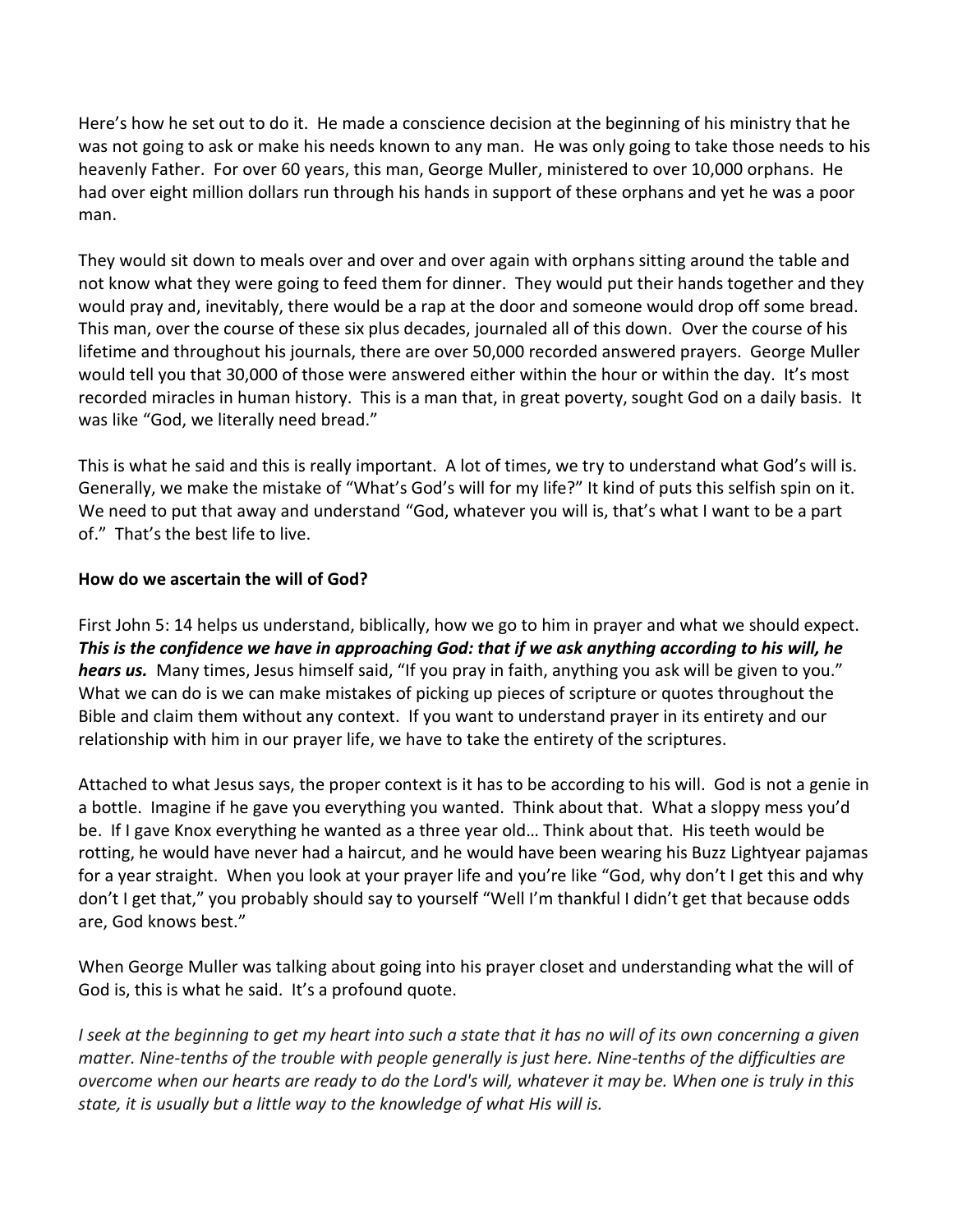Here's the deal. When we seek God in prayer, prayer doesn't change God. It changes us. That's that first step when you enter into your prayer closet. It could be a physical place and it can be just driving to work or walking throughout the day. But when you enter in, the first thing that has to happen is just this release of control and seeking God's will for whatever the situation might be, whatever your needs are for the day.

#### **Those who seek God for their daily bread become a threat to Satan and his evil intentions.**

I want you to look at these two statements:

#### **The weapon of prayer is unused through bad theology.**

Last year, I had kind of break through moment in my personal prayer life. What I found was that as I was praying, I just felt like my prayers were weak and without any power, as if as soon as they came out of my mouth, they were just a vapor in the wind and they were just gone. I found myself saying things over and over again because of this feeling of weakness. What I've found is that it's just simply bad theology. A lot of us, myself included, kind of push back against the idea of being a theologian and the reality is if you think about God, you are a theologian – you're processing through the things of God. When we have bad theology, we live out of that, we pray out of that, and we act out of that.

## **The weapon of prayer is unleashed through good theology.**

I want to take you on a little trip here to talk about the power of God, what God's word says about the power of prayer. That, out of good theology, it would transform the way that we seek him through our prayer lives.

In Revelation 8… it really starts in Chapter 4. John is given this vision. He is called in the spirit to a heavenly place and he sees this amazing sight. The sight he sees is this. He sees a throne and on the throne, sits God Almighty. Around the throne, there are 24 elders sitting on their thrones before him. Before each one of the elders are these bowls of incense, which are the prayers of the saints. The bowls are sitting before each one of the elders and as we read through, we find out that God has a book at his right hand.

John begins weeping because no one is worthy to open up the book. All of the sudden, the lamb that was slain, Jesus Christ the Messiah come to the right hand of God. He's the only one that has the ability to open this book. He opens this book and it unleashes seven seals, the seven seals that initiate the end times. The first one was a cold war, a political war. The next was open war. The one following that was a famine. The fourth seal was death. The fifth seal was martyrdom. The sixth seal was physical disturbances. The stars are falling out of the sky, there are earthquakes, and people are scared. Then finally, the seventh seal opens up and he says for about a half hour it became silent in heaven as if to say, "Get ready for this."

Here's where the passage picks up in Revelation 8. *[1](http://www.studylight.org/desk/?q=re%208:1&t1=en_niv&sr=1) When he opened the seventh seal, there was silence in heaven for about half an hour. [2](http://www.studylight.org/desk/?q=re%208:2&t1=en_niv&sr=1) And I saw the seven angels who stand before God, and seven trumpets were given to them. [3](http://www.studylight.org/desk/?q=re%208:3&t1=en_niv&sr=1) Another angel, who had a golden censer, came and stood at the altar. He was given much incense to offer, with the prayers of all God's people, on the golden altar in*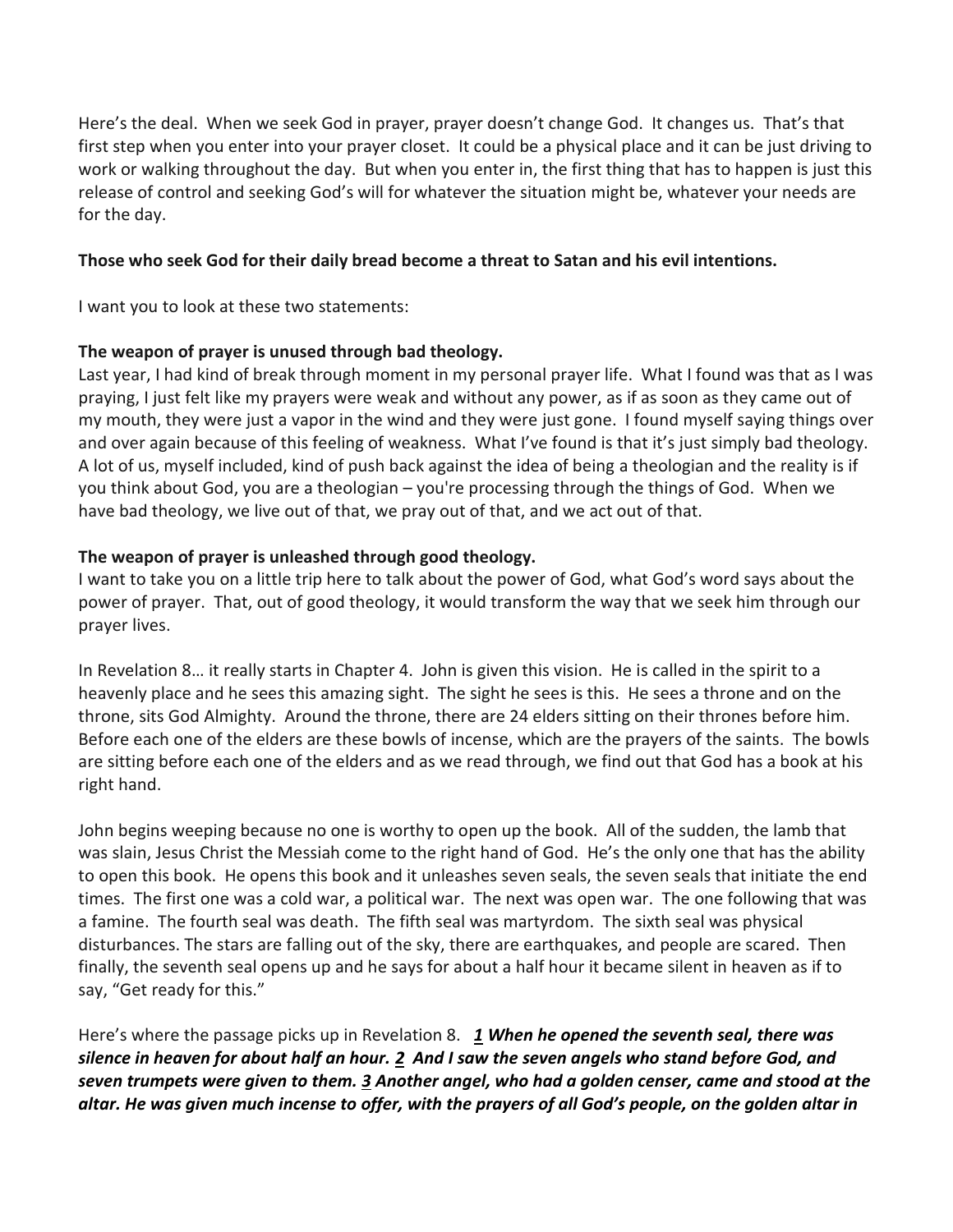*front of the throne.* So picture this. Before the throne of God, there is an altar and the angel brings the prayers of the saints, the incense of the saints. Watch what happens.

*[4](http://www.studylight.org/desk/?q=re%208:4&t1=en_niv&sr=1) The smoke of the incense, together with the prayers of God's people, went up before God from the*  angel's hand. This picture of incense is used with purpose. Incense provides a fragrant aroma. Church, here is what I want you to understand. The prayers of the saints, the people of God, your prayers are a fragrant aroma to your God. Do you hear that?

For those of you that are parents, you get this. When Tess crawls up into my lap… She's two years old and she so soft and she's so cuddly and she doesn't make any sense. It doesn't matter because her voice is so precious to me. I gobble it up; I can't have enough. And so it is with your prayers. And they don't have to sound biblical or theological or smart or fancy. You don't have to have it altogether. You just come as you are and those prayers are incense, a fragrant aroma and God cherishes them. The God of the universe cherishes your words, your conversation with him. Every need, every sorrow, every brokenness, even when you're angry… he cherishes them because he's a heavenly father, he's a good, good father.

*[5](http://www.studylight.org/desk/?q=re%208:5&t1=en_niv&sr=1) Then the angel took the censer, filled it with fire from the altar, and hurled it on the earth; and there came peals of thunder, rumblings, flashes of lightning and an earthquake.* My friends, in the end times, God chooses to take the historical sum of the prayers of the saints and drop prayer bombs on the earth in judgment. Not one of your prayers goes unnoticed. God cherishes every single one of them.

I want to read this so I don't miss anything*. The prayer of the saints lay down godly infrastructure across space and time throughout the spiritual realm. Prayer does not pass away. Prayer does not deteriorate. Prayer remains because it was established by the everlasting God. In his sovereignty, he has chosen to weave the prayers of mankind into the fabric of his plan. Payer matters because God made it that way.* 

Your prayers matter to God. We see the power of God play out in this man, Elijah. James 5: 16 -18 is a passage that changed my life. It says *[16](http://www.studylight.org/desk/?q=jas%205:16&t1=en_niv&sr=1) Therefore confess your sins to each other and pray for each other so that you may be healed. The prayer of a righteous person is powerful and effective.* It is powerful and James give us the example. He tells us about Elijah. He was a man with a nature like ours.

## *[17](http://www.studylight.org/desk/?q=jas%205:17&t1=en_niv&sr=1) Elijah was a human being, even as we are. He prayed earnestly that it would not rain, and it did not rain on the land for three and a half years. [18](http://www.studylight.org/desk/?q=jas%205:18&t1=en_niv&sr=1) Again he prayed, and the heavens gave rain, and the earth produced its crops.*

You might think to yourself *Yeah, that was Elijah. He's one of the two men in biblical times who never tasted death.* But James goes out of his way to say he was a man with a nature just like your own. He's just like you. George Muller… he's just like you. Paul… of all the saints you would think *What does he need to offer prayer to God.* But over and over again in his letters, he is asking the churches to pray for him. He says, "Pray for my boldness." Paul, you need boldness? Are you kidding me? Yes, Paul is begging them to pray for him. He needs God's help.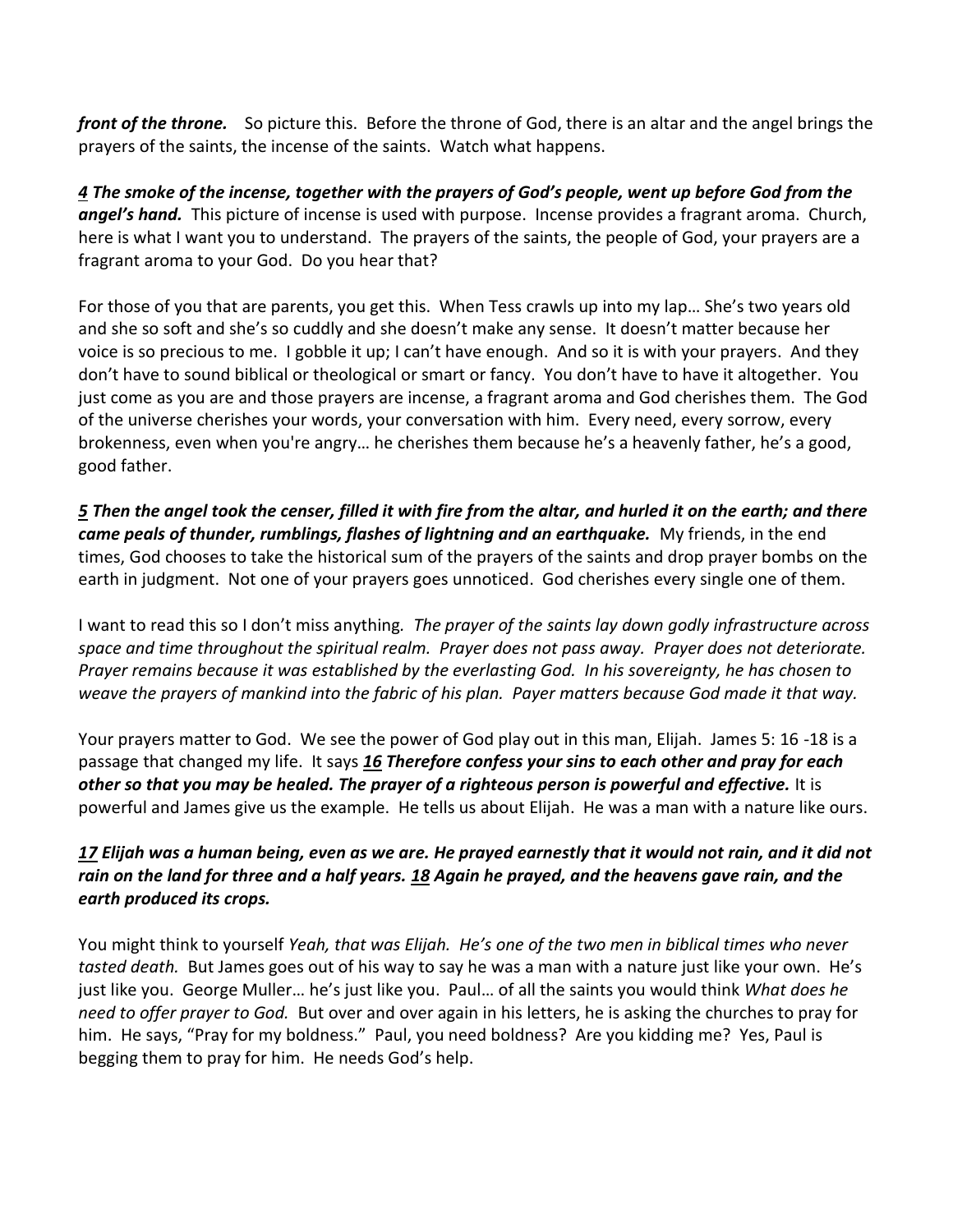## This is what it says in Colossians 4. *[2](http://www.studylight.org/desk/?q=col%204:2&t1=en_niv&sr=1) Devote yourselves to prayer, being watchful and thankful. [3](http://www.studylight.org/desk/?q=col%204:3&t1=en_niv&sr=1) And pray for us, too, that God may open a door for our message, so that we may proclaim the mystery of Christ, for which I am in chains. [4](http://www.studylight.org/desk/?q=col%204:4&t1=en_niv&sr=1) Pray that I may proclaim it clearly, as I should.*

This is Paul. He's sitting in prison and he's asking the Colossians to pray that God would open a door. Do you know what God did? In Philippians 2, he said, "It has become clear throughout the entire Praetorian guard that I am in chains for Christ." The Praetorians were 6,000 to 9,000 strong, the elite warrior force of Rome. They had become so political and powerful and influential that when a Cesar they did like would rise up, they would just assassinate him and bring on the next one. Yet they brought the Praetorians, these influential leaders in all of Rome, and they chained them to Paul one after another.

Those suckers were captives. They had no choice but to listen to the gospel and Paul says "It has become clear throughout the entire Praetorian guard (6,000 to 9,000 leaders throughout the Roman Empire) that I am in chains for Christ." God answered that prayer in a mighty way. Paul wrote 14 letters; three times more than Moses. Clearly, from Acts, we know he went on three missionary journeys. Many scholars would say at least five missionary journeys. Acts records he went to 50 different cities and had 30 plus years of ministry until he come to his martyrdom. Acts records all of this in his letters and Paul makes very little mention of it himself. This is the Paul who was begging for prayer. He needed it. Paul needed the power of prayer to accomplish these mighty feats.

Let me remind you of this. Paul was just another man with a nature like your own. One who formerly uttered murderous threats against the followers of Christ. He held the coats of those who stoned the Christians to death and gave hearty approval.

Satan wants you to think that God doesn't care about your needs. You might say, "Yeah, prayer is powerful, but how could God even care about me?" I want to bring you to Psalm 139 and we are going to run through some bullet points. I would urge you, if you have doubts about how loved you are and about how much God cares about you and about intimately he knows you, for the next 30 days, read Psalm 139 every single day and watch what it does in your life. I run back there all the time.

It says God has searched us and has known us. He hasn't just seen us. He has searched us. He knows us intimately. He knows when we sit down and when we rise up. It's not like he's looking at Google Earth that's three months behind. He knows exactly what's about to happen. He understand our thoughts from afar. God is intimately acquainted with all of our ways. Even before the word is on our tongue, he knows it all. That's not just some of us. That's every single one of us. He knows the words before they come out of your mouth.

Where can we go from his Spirit? You can't escape him. Where can we run from his presence? You can't outrun him. God formed our inner parts; he wove us together in our mother's womb. We are fearfully and wonderfully made. Our frame was not hidden from him when we were made in secret, skillfully woven in the depths of the earth. It's the word-picture of being in the womb. Here's how intimately God knows you. Every stroke of DNA and every cell of your body was put in place by him. He doesn't just know your personality; he knows your cellular structure. He knows your cellular structure to the point that we don't even know from science. We don't have that kind of depth.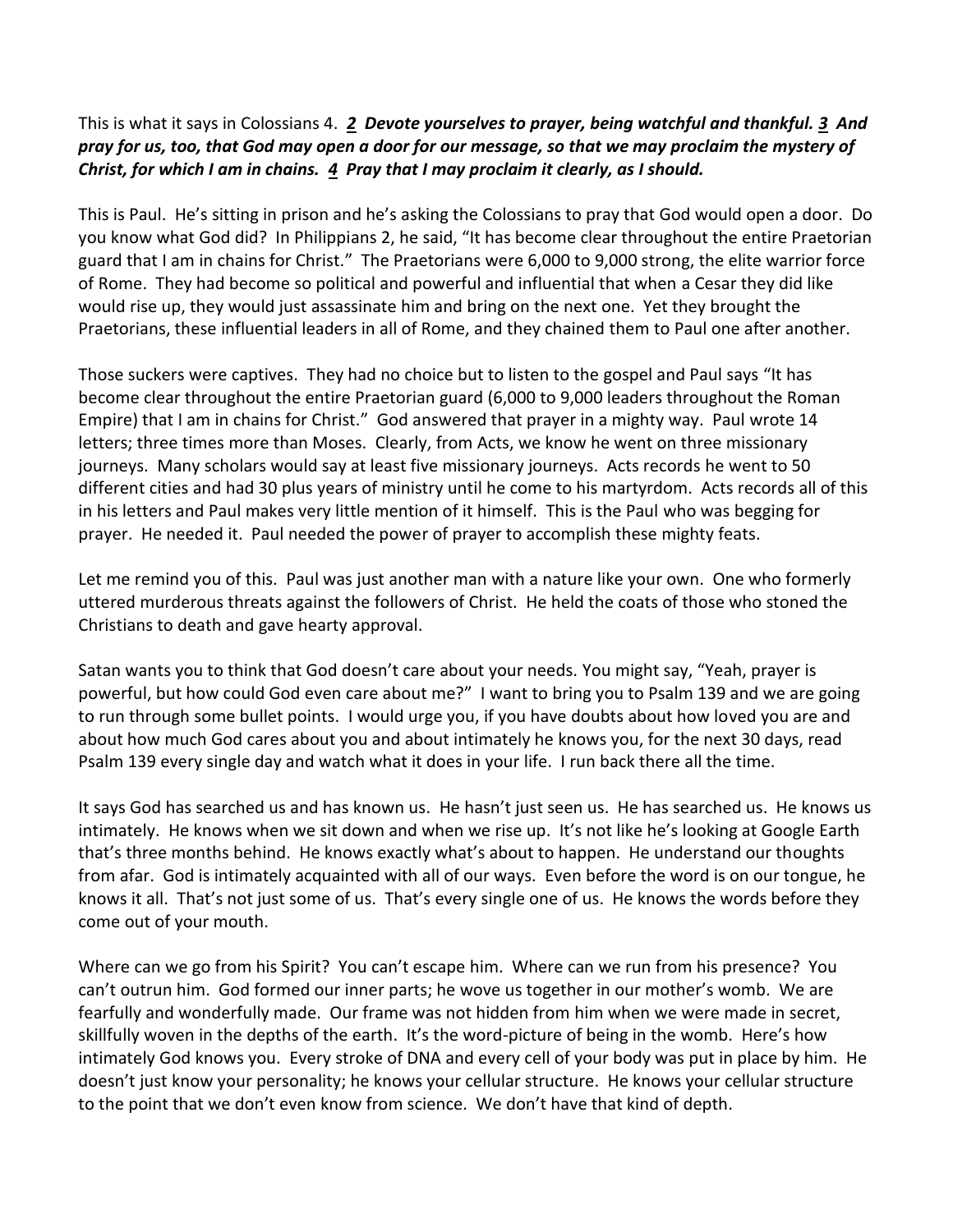His eyes have seen our unformed substance and in his books, all our days are written and ordained for us. How precious are his thoughts toward us? Do y'all hear me? How precious are his thoughts about you? He thinks you're awesome. He created you. He loves you. You're his little boy. You're his little girl. You can't escape it. How vast is the sum of those thoughts. If we were to count his thoughts toward us, they would outnumber the sand.

**God is all-knowing**. He knows everything, so don't think for a second that when you utter a prayer, he isn't recognizing that and acting upon it. He knows it all. He cares.

**God is omnipresent**. He is everywhere. You cannot get far away enough from God. He's everywhere.

**God is omnipotent**. He is all-powerful. I think sometimes we short God on his ability to act. Are you kidding me? You know how big the earth is in comparison to the universe. He is all-powerful.

**God is omnicrazyaboutus**. You can hashtag that if you want. He's not just putting up with you. He's not just bearing with you. You're not a pain in his neck. He's crazy about you. He cares so deeply about your needs and your troubles and your pain and you addictions and your burdens and your joys and your triumphs and your victories. He's crazy about you.

Matthew 7: 7 -11 talks about this idea of our daily bread. *[7](http://www.studylight.org/desk/?q=mt%207:7&t1=en_niv&sr=1) "Ask and it will be given to you; seek and you will find; knock and the door will be opened to you. [8](http://www.studylight.org/desk/?q=mt%207:8&t1=en_niv&sr=1) For everyone who asks receives; the one who seeks finds; and to the one who knocks, the door will be opened.* 

# *[9](http://www.studylight.org/desk/?q=mt%207:9&t1=en_niv&sr=1) "Which of you, if your son asks for bread, will give him a stone? [10](http://www.studylight.org/desk/?q=mt%207:10&t1=en_niv&sr=1) Or if he asks for a fish, will give him a snake? [11](http://www.studylight.org/desk/?q=mt%207:11&t1=en_niv&sr=1) If you, then, though you are evil, know how to give good gifts to your children, how much more will your Father in heaven give good gifts to those who ask him!*

Here's what's been happening for me personally. I've found that as I seek him… If I take the time to get up and thoroughly pour myself out to him daily and really process through everything that's going on – every burden, every anxiety, every big question mark, every need and every desire – as I pour those things and the more thorough I am, the more I see him answering prayers throughout the day. Here's what will happen. If you seek him, you are going to find him. If you knock, he's going to open the door. What's going to happen is your faith is going to be bolstered.

We all know the song that goes *Jesus loves me, this I know, for the Bible tells me so*. I heard Francis Chan say this and I so wholeheartedly agree. He kind of changes the words. He says *Jesus loves me, this I know, for my prayer life shows me so.* 

You've probably met people, older men and women in our church, who walk around with just like this crown of godliness upon them. They walk around in this regal, holy, and humble nature because they've seen God answer prayers time and time again. The more I seek him, the more I become aware of how powerful and awesome he is and how much he cares for me. Even when I don't pray, he is providing. I'm just ignorant of what he's doing.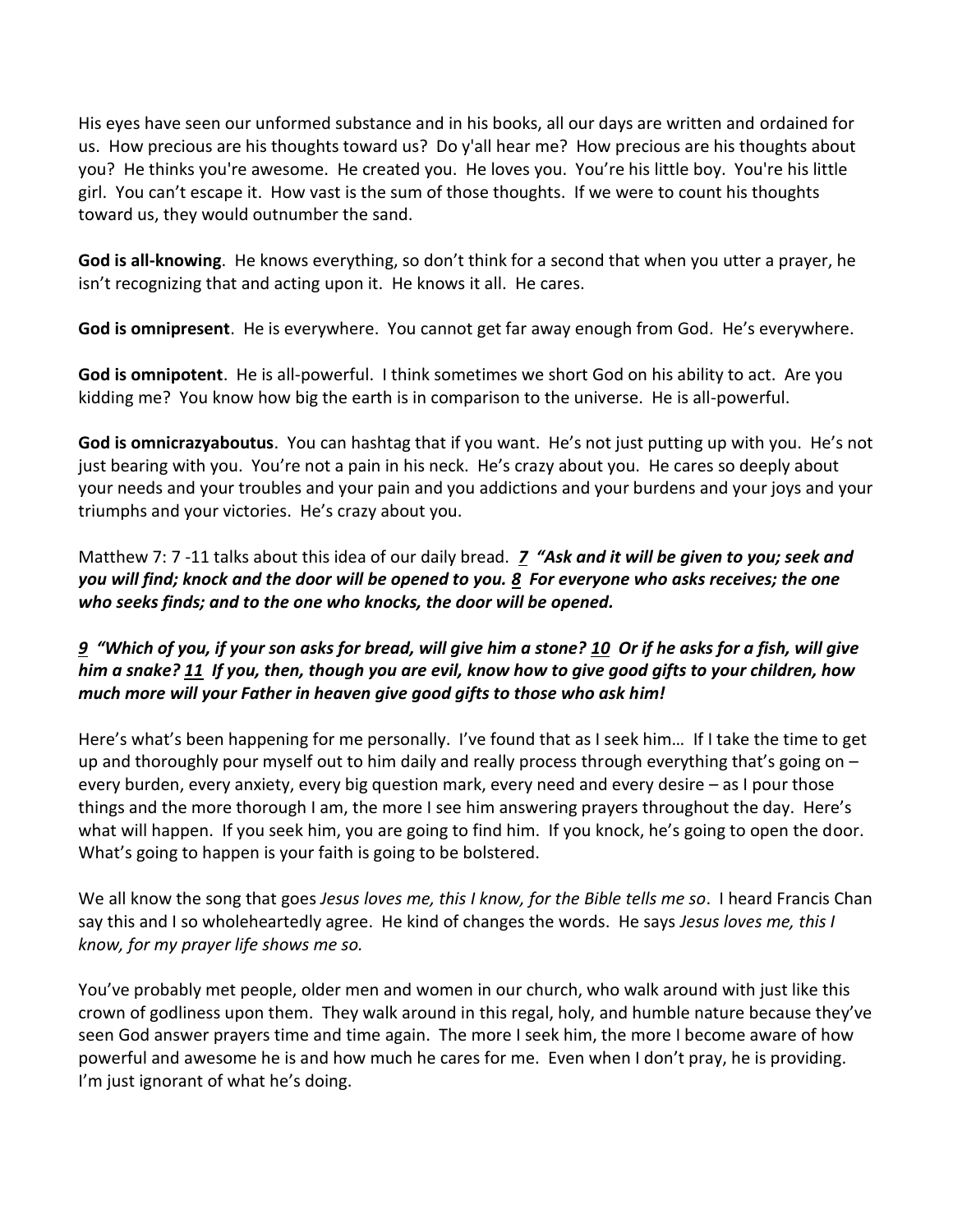Over the last couple of months, there have been a couple of prayers answered for Ashley and I that have been astounding. They are so clearly God. There is no explanation. I think to myself *I just spoke to the God of the universe and he answered me*. The God of the universe answered my prayer. I'm ready to lose my mind because God is real.

I want to put a challenge on the church today. This challenge is attached to Matthew 6: 6. Ted spoke on this a couple of weeks ago. The scripture says, *[5](http://www.studylight.org/desk/?q=mt%206:5&t1=en_niv&sr=1) "And when you pray, do not be like the hypocrites, for they love to pray standing in the synagogues and on the street corners to be seen by others. Truly I tell you, they have received their reward in full. [6](http://www.studylight.org/desk/?q=mt%206:6&t1=en_niv&sr=1) But when you pray, go into your room, close the door and pray to your Father, who is unseen. Then your Father, who sees what is done in secret, will reward you.* 

There is a promise that is attached to your prayer life. Don't get it twisted. We're not talking about a prosperity gospel. I'm not going to get rich and famous and get a new car. That's foolishness. But the kind of rewards that are heavenly and have eternal value. We're talking about the breaking of strongholds and addictions, the freedom from anxiety, joy in a place of mourning, healing of the heart, and occasionally even healing of the physical body. There are promises attached to your prayer life.

I want to put it on the church today that you begin to set your alarm clock early and enter into a place of prayer. You might have never had this kind of intentionality in your faith before. You might not even be a believer. I put the challenge on us all that we, as a church body, might begin to seek God in an intentional, personal way. Wherever you are at in your faith, go harder, push in deeper. Let's see what happens. I would be willing to bet that the faith, individually and corporately, will explode. I would take all that I own and I would bet it in Vegas because God's promises never fail. What might happen with this church? There are a lot of amazing things that are happening in and through this church, but what might happen if we all began to press into the power of God through prayer like never before? Did you hear me rattle off Paul's life? He was a man with a nature just like ours.

If we would enter into our prayer closet as if we were a five or six year old girl walking up to her first tree stand… "Daddy, I'm scared."

"Don't worry; I'll give you the courage. I'm going to put you on my back and I'm going to bring you up there."

"But, Daddy, I don't know what to do."

"Here's what you do. Let me tell you."

"But, Daddy, I'm getting nervous."

"Don't worry, sweetie, I'm right here by your side."

That's what God wants from us. He just wants the heart of a child.